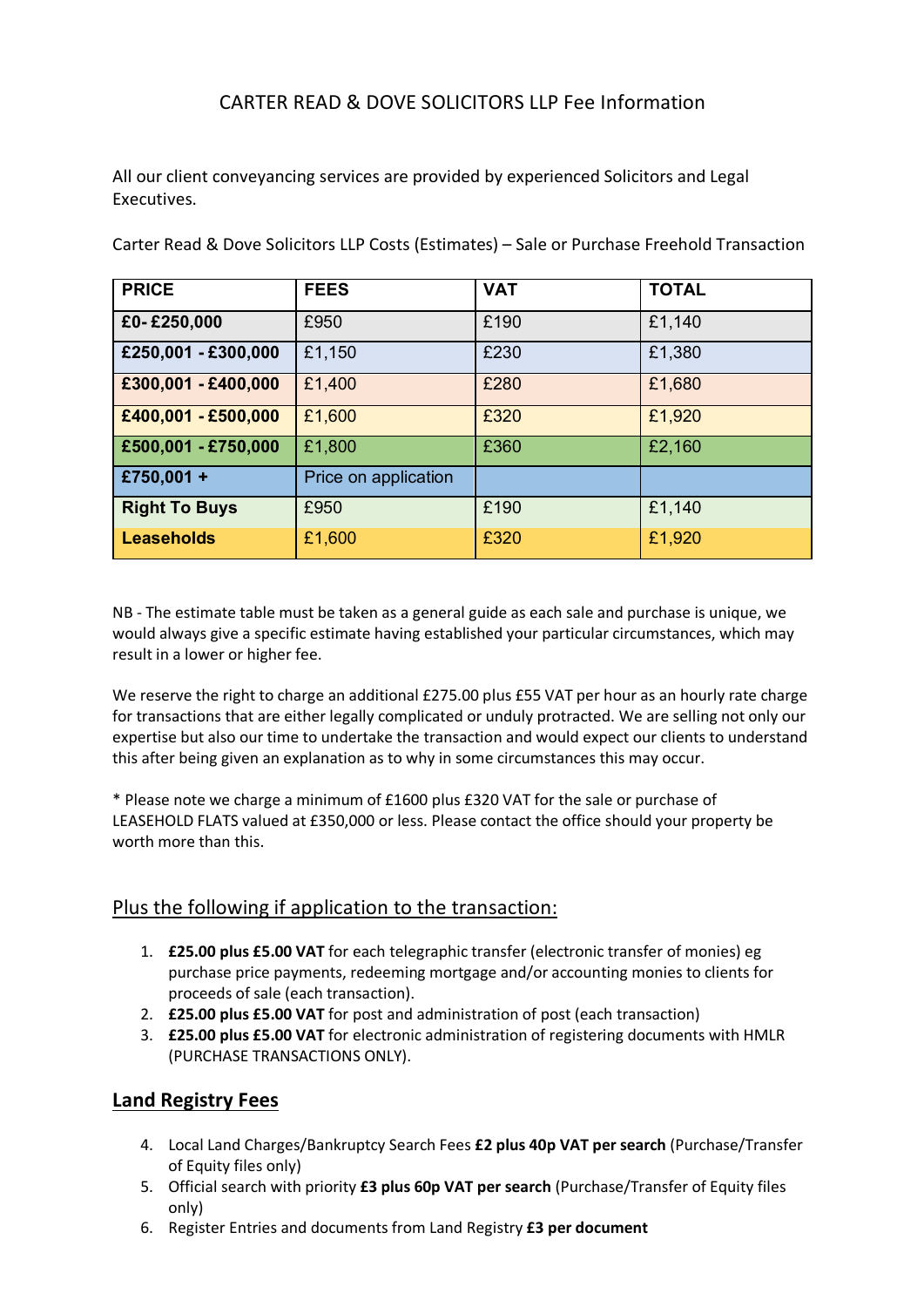7. **Registration Fee** currently set by the Land Registry (Purchases):

| Value                 | Fee  |
|-----------------------|------|
| £0 - £80,000          | £20  |
| £80,001 - £100,000    | £40  |
| £100,001 - £200,000   | £100 |
| £200,001 - £500,000   | £150 |
| £500,001 - £1,000,000 | £295 |
| £1,000,001 PLUS       | £500 |

Unregistered properties will be subject to a higher HMLR fee, please let us know if your property is unregistered and we will advise accordingly.

## **Stamp Duty Land Tax**

| Value                    | <b>Lower Bands</b> | Higher Bands (2nd<br>properties/additional<br>property) |
|--------------------------|--------------------|---------------------------------------------------------|
| Up to £125,000           | 0%                 | 3%                                                      |
| Over £125,000-£250,000   | 2%                 | 5%                                                      |
| Over £250,000-£925,000   | 5%                 | 8%                                                      |
| Over £925,000-£1,500,000 | 10%                | 13%                                                     |
| Over £1,500,000          | 12%                | 15%                                                     |

If the property you are buying is in Wales, please let us know immediately as the Stamp Duty rates are different.

### **Searches**

| Local Land Charges Search- | This search will be required if you are obtaining a mortgage to<br>purchase the property. The price can depend on who the local<br>authority is - £92.50 |
|----------------------------|----------------------------------------------------------------------------------------------------------------------------------------------------------|
| Water & Drainage Search -  | It is recommended that this search is obtained. We will estimate for<br>this in our estimate to you. - £67.72                                            |
|                            | If these two above searches are requested at the same time we get a search package offer and<br>therefore will come to a total of £115.                  |
| Environmental Search -     | This is an optional search. This is not estimated for - £84.                                                                                             |
| Plan Search -              | This is an optional search. This is not estimated for - £36.00                                                                                           |
| <b>Other Searches -</b>    | There are other searches that may be applicable depending on the<br>location of the property. These will be optional.                                    |

There are various types of search packages we can obtain, which can result in a saving on cost of the searches.

Our fees are generally taken at completion of a transaction, we will prepare our accounts on a Financial Statement for each transaction.